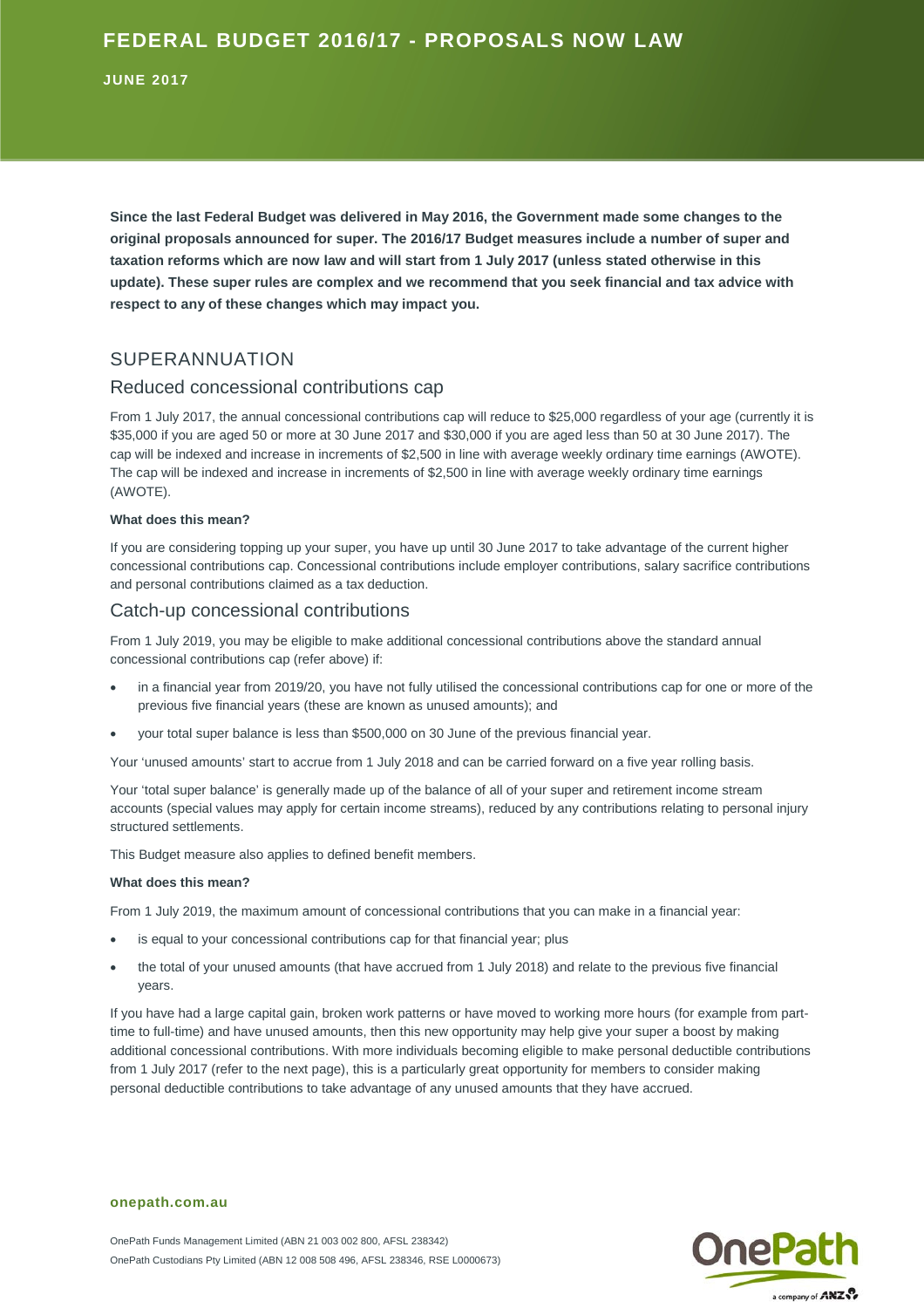# Reduced non-concessional contributions cap

From 1 July 2017, the annual non-concessional contributions cap will significantly reduce to \$100,000 from \$180,000.

If you are under age 65 at the start of a financial year, you should note that the two years bring forward amount that can be contributed over any three year period will also significantly reduce from \$540,000 (2016/17) to \$300,000 (2017/18). From 1 July 2017, the ability to use the bring forward rule is also impacted if your total super balance is at least \$1.4 million but less than \$1.6 million (refer to the section below).

#### **What does this mean?**

If you are considering topping up your super, you have up until 30 June 2017 to take advantage of the current higher non-concessional contributions cap. Non-concessional contributions include your personal contributions (not claimed as a tax deduction) and spouse contributions made on your behalf. If you have brought forward your non-concessional contributions within the previous two financial years, you can only contribute any residual amount without breaching your non-concessional contributions cap.

## Non-concessional contributions – super balances \$1.4 million or more

From 1 July 2017, if your total super balance is \$1.6 million or more at 30 June of the previous financial year, then you cannot make non-concessional contributions in that financial year. The two years bring forward rule (refer to the section above) is also impacted where your total super balance is at least \$1.4 million but less than \$1.6 million, refer below for details:

| Total superannuation balance on 30<br><b>June 2017</b> | <b>Maximum non-concessional</b><br>contributions cap for the first year | <b>Bring-forward period</b>                                                            |
|--------------------------------------------------------|-------------------------------------------------------------------------|----------------------------------------------------------------------------------------|
| Less than \$1.4 million                                | \$300,000                                                               | 3 years                                                                                |
| \$1.4 million to less than \$1.5 million               | \$200,000                                                               | 2 years                                                                                |
| \$1.5 million to less than \$1.6 million               | \$100,000                                                               | No bring-forward period, the standard<br>non-concessional contributions cap<br>applies |
| \$1.6 million                                          | Nil                                                                     | N/A                                                                                    |

#### **What does this mean?**

If this Budget measure will impact you, then you may wish to consider topping up your super by making nonconcessional contributions by 30 June 2017. From 1 July 2017, if you have a higher super balance you may also wish to consider accumulating wealth for your retirement in a non-super environment, for example, managed investments, unit trusts and investor directed portfolio service (IDPS) products. To manage your total super balance and the transfer balance cap (refer to the next page), couples may also consider making spouse contributions (refer to the next page for tax offset details) and contribution splits on behalf of their spouse with the lower super balance.

### Personal contributions claimed as a tax deduction by more than self-employed

Currently, you are only eligible to claim a tax deduction for personal contributions if you earn less than 10 per cent of your income from employment. This substantially self-employed test will no longer be a requirement from 1 July 2017 and anyone who is eligible to contribute may be able to claim an income tax deduction for their personal contributions.

#### **What does this mean?**

From 1 July 2017, more individuals (this may include you) will be able to claim a tax deduction for their personal contributions which can be a great tax incentive if they are considering topping up their super. If you have a salary sacrifice arrangement in place you may wish to review this as it may no longer be your most effective strategy for contributing to your super.

#### **onepath.com.au**

OnePath Funds Management Limited (ABN 21 003 002 800, AFSL 238342)

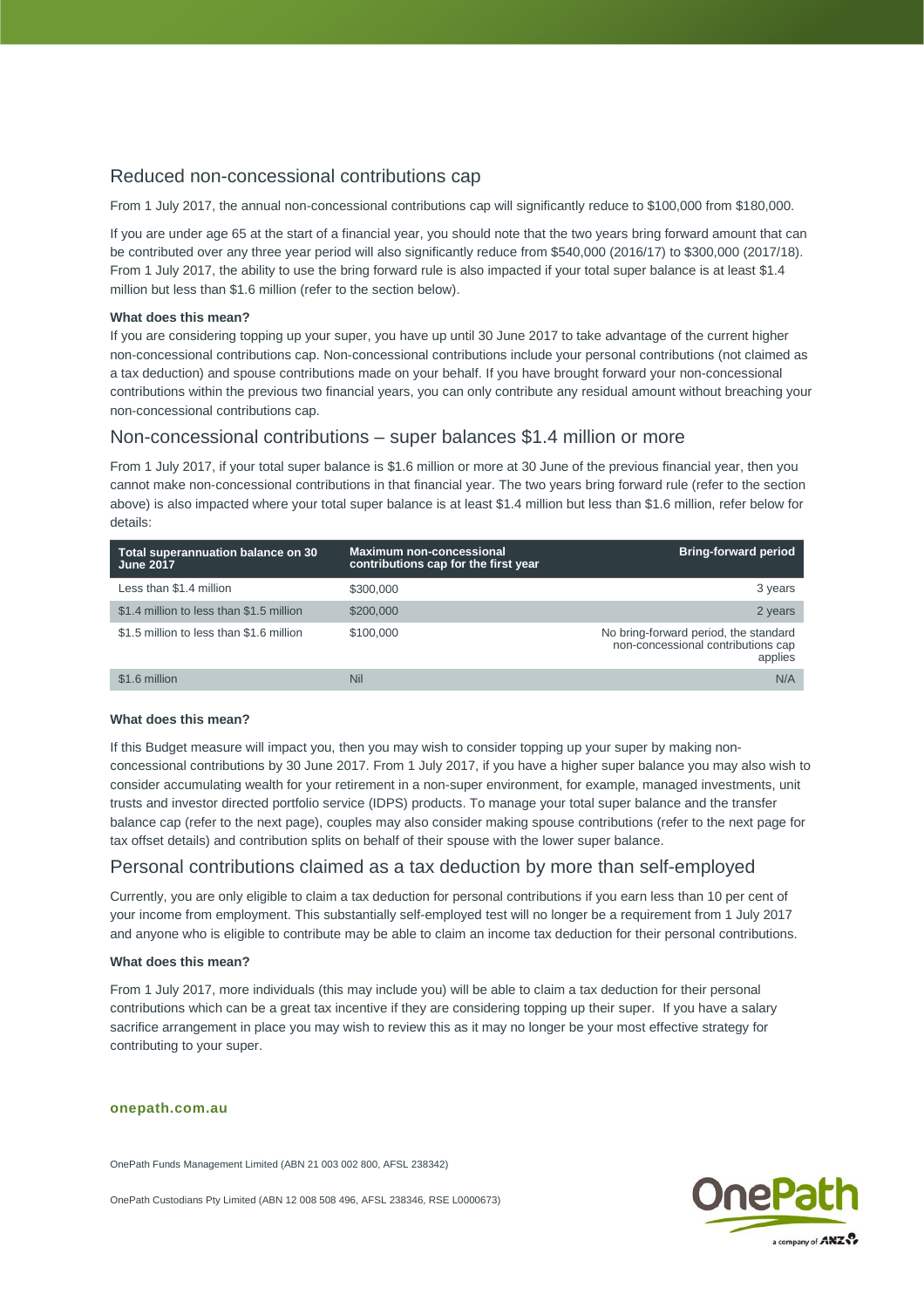If you are a defined benefit members of Corporate Super, then from 1 July 2017, we will no longer be able to accept your requests for tax deductions for your personal contributions (unless this is made to your accumulation account).

# New low income super tax offset (LISTO) contribution

Eligible individuals with an annual adjusted taxable income of \$37,000 p.a. or less will receive a boost to their super with a LISTO contribution from the Government. If you are eligible, the LISTO contribution will be equal to 15% of your total concessional contributions for an income year, capped at \$500. The LISTO replaces the current low income super contribution (LISC) that ceases on 30 June 2017.

### Spouse contribution tax offset to become more available to couples

The low income spouse contribution tax offset will be made available to more couples making a contribution on behalf of their low income or non-working spouse (aged less than 70), including a defacto partner. A maximum tax offset of up to \$540 p.a. will be available where your spouse has an income of \$37,000 p.a. or less (currently this is \$10,800 p.a. or less). To receive the maximum tax offset requires you to make a contribution of at least \$3,000 on behalf of your spouse. The offset will gradually reduce if your spouse's income is above \$37,000 p.a. and cuts out at an income of at least \$40,000 p.a. (currently this cuts out at an income of at least \$13,800 p.a.).

### **What does this mean?**

If you are part of a couple where the other partner has an income below \$40,000 p.a., then you may consider making a spouse contribution(s) on their behalf from the 2017/18 financial year onwards to obtain the spouse contribution tax offset (if eligible).

## Reduced Division 293 tax threshold for high income earners

If your adjusted annual taxable income (including total concessional contributions less any excess concessional contributions) is greater than \$250,000 p.a., then your concessional contributions above this threshold will be subject to an additional 15% tax (Division 293 tax). The threshold is reducing from \$300,000 p.a. This additional tax means that you will pay a maximum of 30% tax on your concessional contributions above the threshold. This Budget measure also applies to members of defined benefit funds but different rules apply to the calculation of this tax for defined benefit members.

# Super work test still applies from 1 July 2017

The work test (40 hours over 30 consecutive days within the financial year) will continue to apply from 1 July 2017 for voluntary contributions or to receive spouse contributions from age 65.The Government will no longer proceed with their proposal to abolish the work test.

## New \$1.6 million transfer balance cap – retirement income phase

If you are retired or about to retire, from 1 July 2017, the total amount of super benefits that you will be able to transfer into the retirement phase will be capped at \$1.6 million. Investment earnings are currently tax free in the retirement phase.

If you are already retired and currently receiving a retirement income stream(s), then your existing retirement income stream(s) will be assessed against the cap based on your total balances as at 30 June 2017.

If you exceed the cap, you will be required to rectify the breach by removing the excess amount (and certain notional earnings on this amount) from your retirement income stream. You will also be liable to pay a penalty tax on your total notional earnings (based on the general interest charge) attributable to the excess amount until the breach is rectified.

Certain non-commutable lifetime pensions, lifetime annuities, term pensions and term annuities have special values counted towards the transfer balance cap. Tax implications may apply to income stream payments that exceed \$100,000 for these types of income streams. Generally, non-commutable income streams do not allow lump sum withdrawals or the benefits to be rolled back to accumulation.

#### **onepath.com.au**

OnePath Funds Management Limited (ABN 21 003 002 800, AFSL 238342)

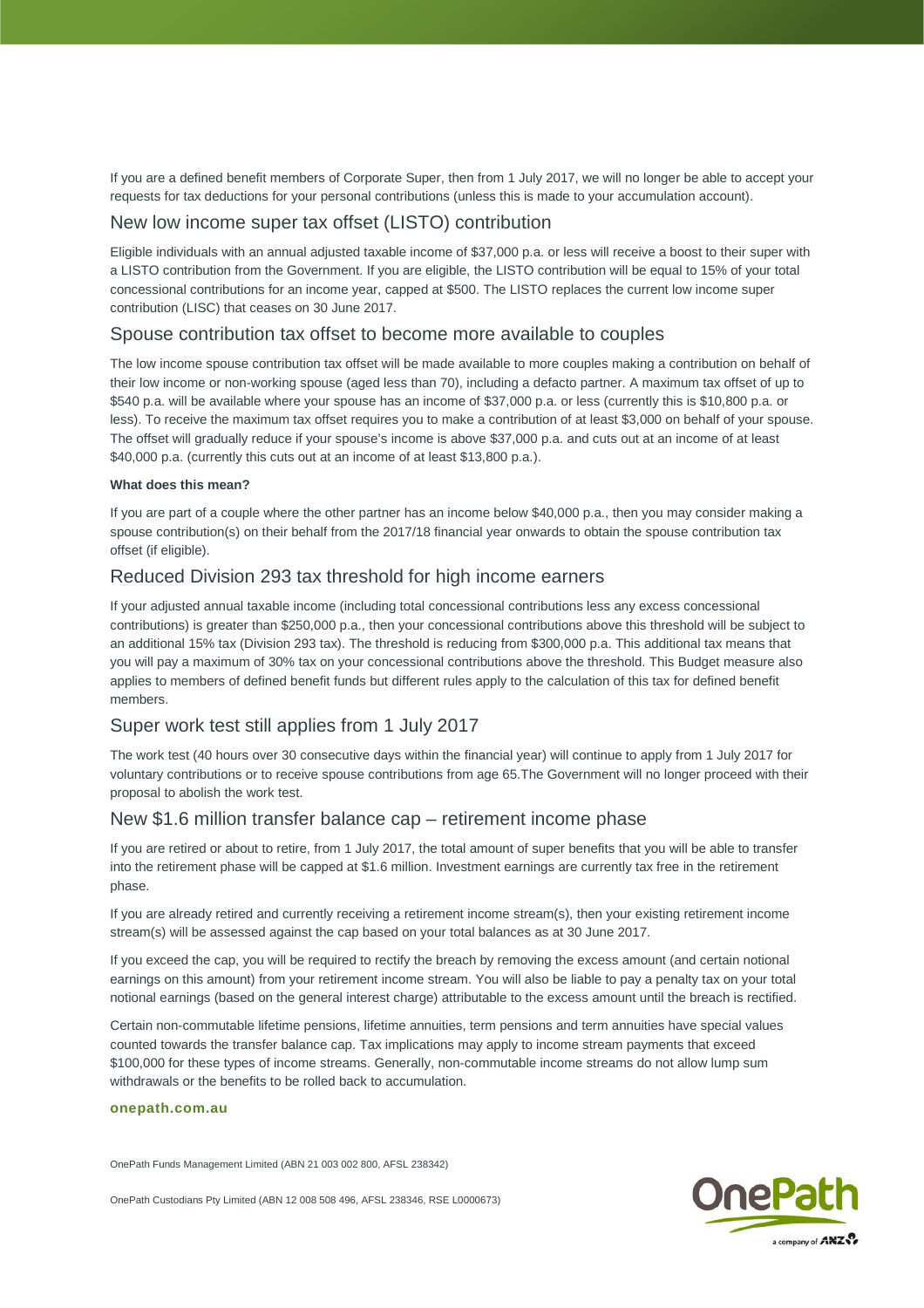### **You should also note that transition to retirement (TTR) income streams do not count towards the transfer balance cap.**

### **What does this mean?**

To rectify the breach, the excess amount (and certain notional earnings on this amount) can be transferred back to a super accumulation account where the earnings on the excess will be taxed at 15%. Alternatively, the excess amount may be paid out to you as a lump sum. However, this rectification action will not be possible if you are receiving a non-commutable income stream (including a defined benefit pension).

You should consider rectifying your breach prior to 1 July 2017 if you are receiving a retirement income stream, otherwise a penalty tax may be applied. However, if the excess amount is \$100,000 or less you have until 31 December 2017 to rectify this before the penalty tax is applied.

## Transition to retirement income streams

From 1 July 2017, earnings from assets supporting a transition to retirement (TTR) income stream will be taxed up to 15% and will no longer be tax-free. Members of TTR income streams will also not be able to treat their super income stream payments as lump sum payments for taxation purposes.

#### **What does this mean?**

You should inform your income stream provider as soon as you have satisfied a condition of release, including permanently retiring from the workforce or reaching age 60 and ceasing gainful employment, so that your TTR income stream may then be converted to an account based income stream where the earnings on the assets supporting the income stream will be tax exempt.

You will see tax adjustment transactions on your 2017/18 Annual Statement for your TTR income stream (for example OneAnswer Pension) to account for the tax that is being paid on earnings from 1 July 2017.

You should decide whether a TTR income stream is still appropriate for you after 30 June 2017, by discussing this strategy with your financial adviser and tax adviser.

## Anti-detriment payments abolished

The anti-detriment payment on death benefits from super is abolished where the death occurs from 1 July 2017. If the death occurs before 1 July 2017, the death benefit payment must be made before 1 July 2019 to receive the anti-detriment payment. The anti-detriment payment represents a refund of the tax paid on super contributions by the late member, where the death benefit is paid to their spouse, former spouse or child.

# TAXATION

### Increase in personal tax threshold

The Government increased the 32.5% personal income tax threshold from \$80,000 to \$87,000 from

1 July 2016.

# ANY QUESTIONS?

If you have any questions or require further information, please:

- speak with your financial adviser
- call Customer Services on 133 665, weekdays between 8.30am and 6.30pm (AEST)
- email customer@onepath.com.au

### **onepath.com.au**

OnePath Funds Management Limited (ABN 21 003 002 800, AFSL 238342)